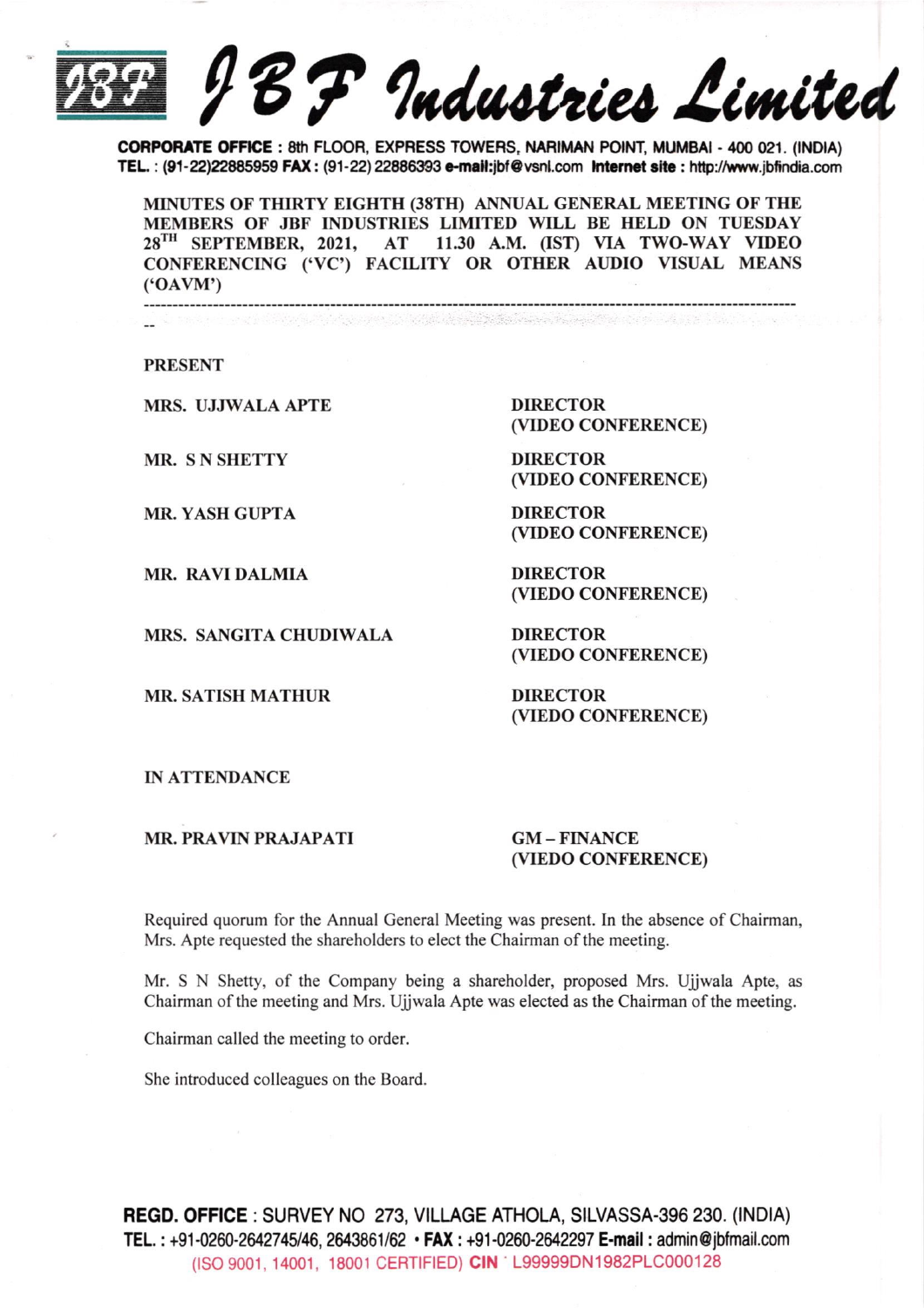She welcomed all shareholders  $\&$  others to the Annual General Meeting of the Company.

All Directors of the Company including Chairman of Audit Committee were present. Mr. Pravin Prajapati, GM-Finance was also present.

She explained that Notice dated  $12<sup>th</sup>$  August, 2021, convening the 39<sup>th</sup> Annual General Meeting, Directors' Report and the Annual Accounts had been despatched to all shareholders and with the consent of the Members present, was taken as read.

With the permission of the shareholders only qualification in the Auditors Report were read.

Then she requested Mr. Pravin Prajapati, GM Finance to comment on the performance ofthe Company.

### Performance for the year ended 31<sup>st</sup> March, 2021

The highlights of the performance of the Company for F.Y. 2020-21 were as under:

The Company's revenue for F.Y.2020-21 was Rs. 2,205.45 Crore as against 2,812.90 Crore for the previous year. Reduction is mainly on account of adverse market conditions, COVID l9 and reduction in price per unit.

During the year, the Production of Polyester Chips was 293,877 MT as compare to 348,943 MT production of previous year, and Production of POY & yam was 193,587 MT as compare to 248,437 MT production of previous year.

FY 2020-21 was majorly affected by COVID l9 situation but the Company had not removed any the employee, also note that the Company had paid 100% of the salary to all the employee across the plant and head office level.

It was to informed that all the lenders of the company except Tamilnad mercantile bank, has assigned their entire debts to CFM Assets Reconstruction Pvt Ltd on  $13<sup>th</sup>$  August 2021 and to that effect necessary intimation was given to stock exchange i.e. NSE and BSE.

Mrs. Apte informed that there were some shareholders registered their names as speakers.

She requested them to ask questions and speak for not more than 5 minutes.

It was explained that once the questions get over the information would be given.

Out of 5 registered speakers only Mrs. Lekha Shah was available on line. She appreciated that even in lock down the Company Secretary has taken care and despatched notice and balance sheet in time to the shareholders.

She also asked about the handling of situation by the Company in the lock down.